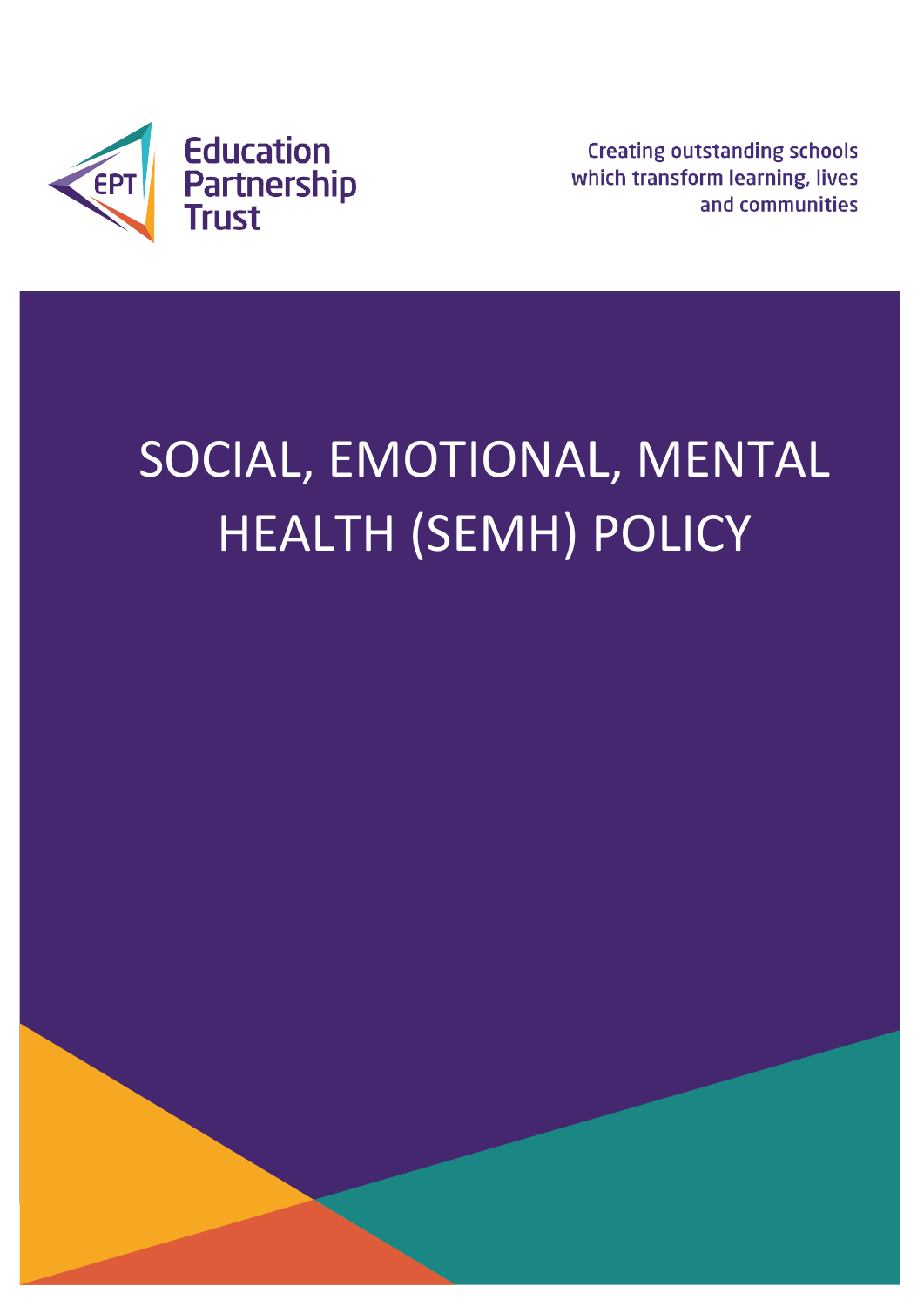

## **Document Control**

| All Trust Establishments           |
|------------------------------------|
|                                    |
| September 2021                     |
| September 2023                     |
| 2 year                             |
| Mandatory - Trust                  |
| <b>Education Partnership Trust</b> |
|                                    |
|                                    |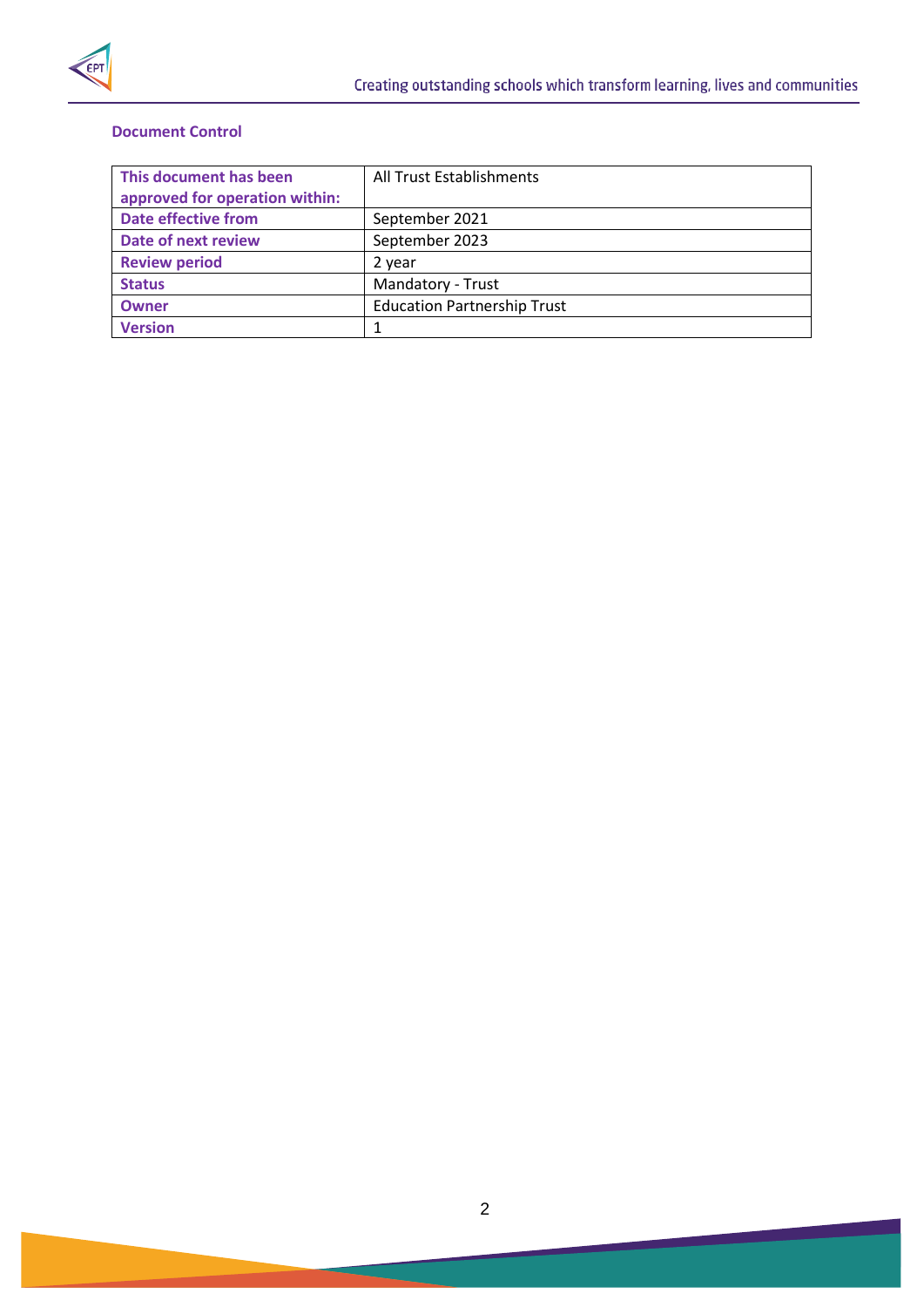

# **Contents**

| 5.0 |  |
|-----|--|
|     |  |
|     |  |
|     |  |
|     |  |
|     |  |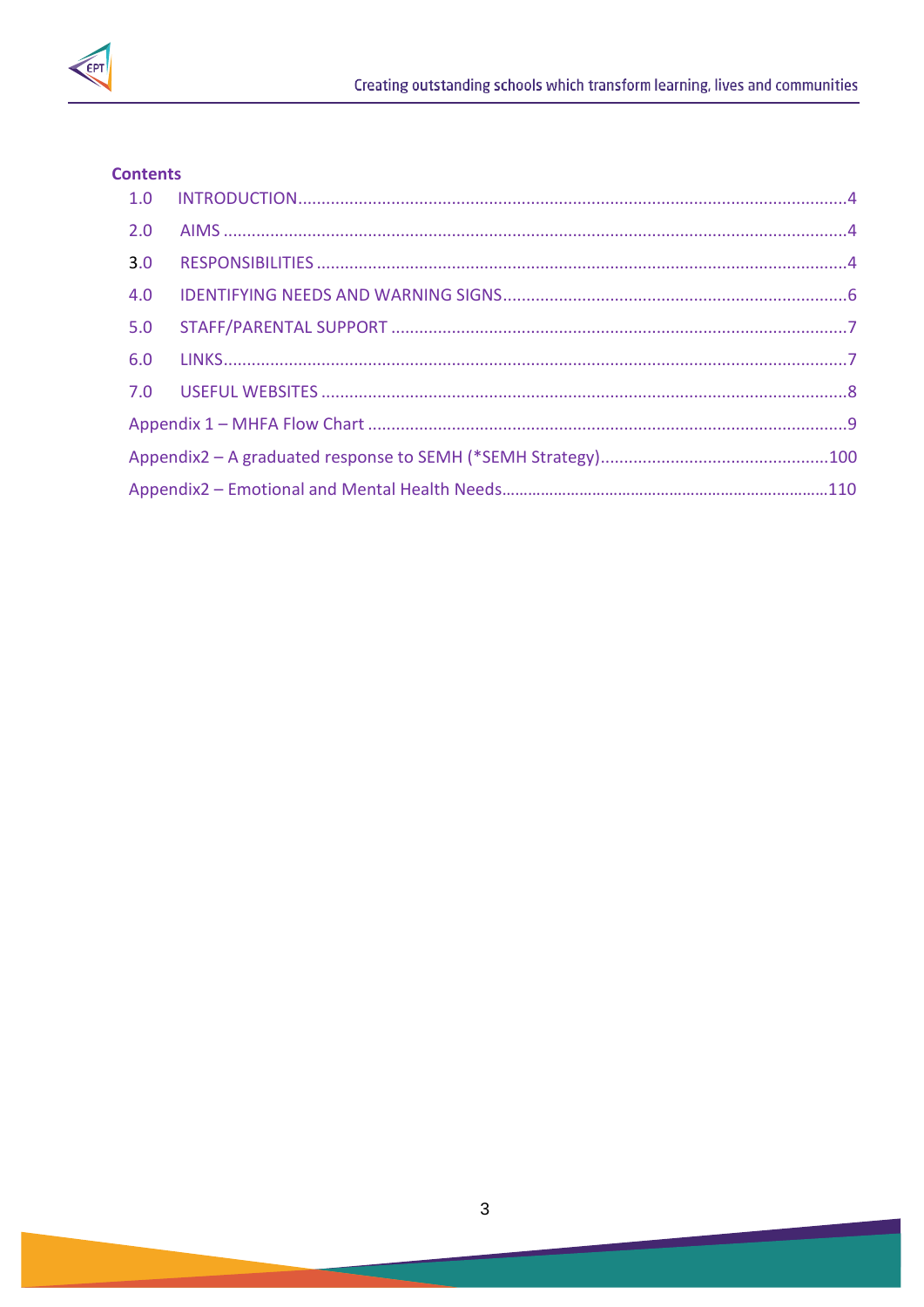

# <span id="page-3-0"></span>**1.0 INTRODUCTION**

- 1.1 The School has a supportive ethos where each individual is valued reflecting the EPT's values of High expectations, Commitment and Ambition.
- 1.2 All children and young people have the right to be educated in an environment that supports and promotes positive mental health for everybody.
- 1.3 All adults have the right to work in an environment that supports and promotes positive mental health for everybody.
- 1.4 The mental health of children and young people, adults in schools, parents and carers and the wider whole school community will impact on all areas of development, learning, achievement, and experience.
- 1.5 The school recognises that everyone experiences life challenges and aims to detect and address problems in the earliest stages to provide additional emotional support.
- 1.6 The Department for Education (DfE) recognises that "taking a coordinated and evidence-informed approach to mental health and wellbeing in schools and colleges leads to improved pupil and student emotional health and wellbeing which can help readiness to learn".
- 1.7 The World Health Organisation's definition of mental health and wellbeing "a state of wellbeing in which every individual realises his or her own potential, can cope with the normal stresses of life, can work productively and fruitfully, and is able to make a contribution to his or her own community."

## <span id="page-3-1"></span>**2.0 AIMS**

- 2.1 To recognise our responsibilities in supporting students and staff with mental health and wellbeing needs.
- 2.2 The school is committed to raising awareness, increasing understanding, and providing a place where all children and young people feel safe, secure, and able to achieve and experience success and wellbeing.
- 2.3 To provide a consistent approach that means the school environment and school ethos all promote the mental health of the whole school community.
- 2.4 To acknowledge and promote healthy relationships, underpin positive mental health, and have a significant impact.
- 2.5 To implement the appropriate level of support in school available to students with mental health issues and also in partnership with outside health agencies and child support groups.

# **3.0 RESPONSIBILITIES**

**Trust**

- 3.1 The Trust has overall responsibility for the effective operation of this policy and ensuring compliance with the relevant statutory or Trust framework. The Trust has delegated day to day responsibility for operating the policy to the Headteacher.
- 3.2 The Local Governing Body is consulted on the policy.
- 3.2 The Senior Leadership Team in school has a specific responsibility to ensure fair application of this policy and all members of staff are responsible for supporting colleagues and ensuring its success.

# **School**

3.3 Whilst **all** staff have a responsibility to promote the mental health of pupils, the following staff have a specific leadership role in this area: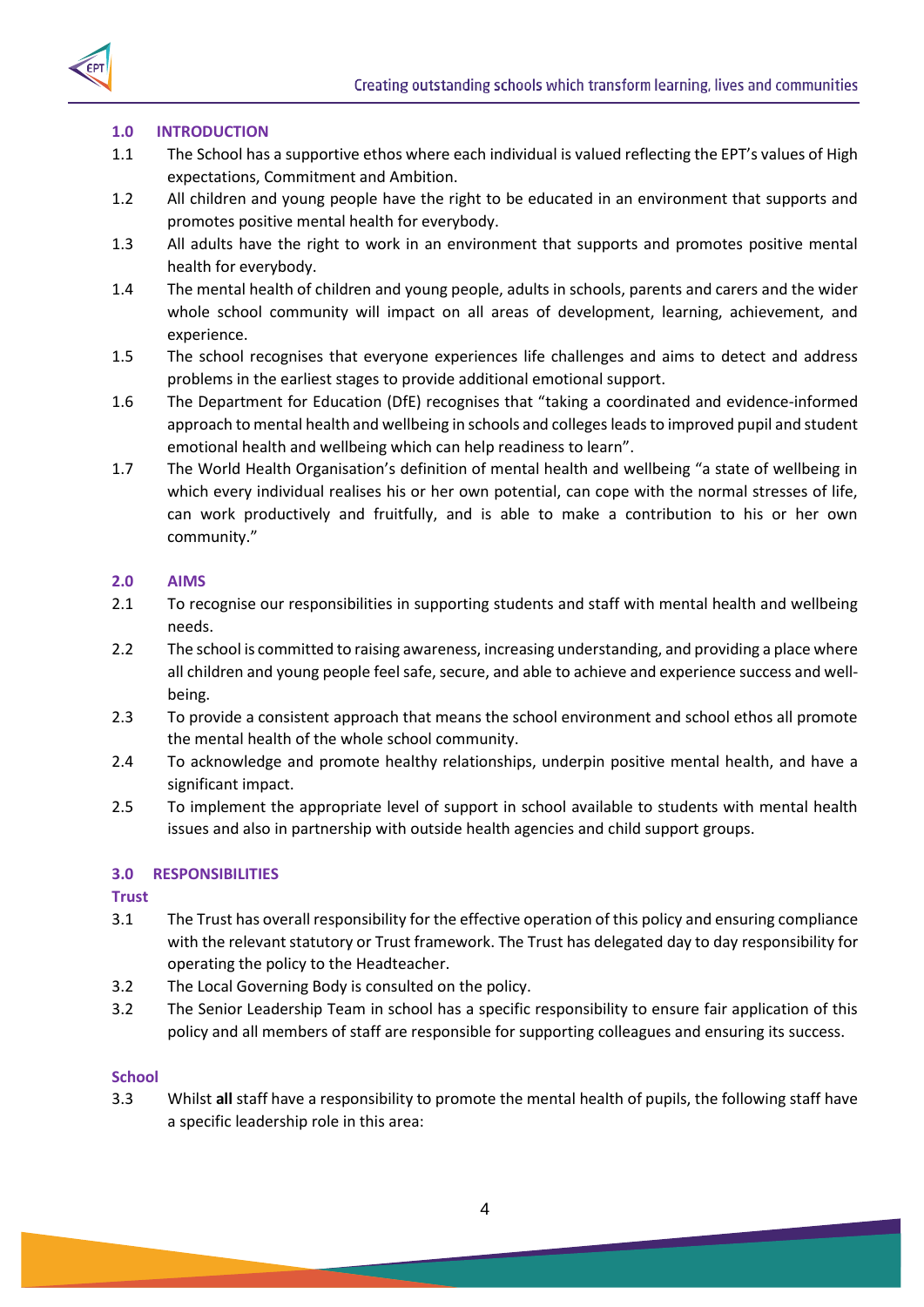

| Title                            | <b>Name</b> |
|----------------------------------|-------------|
| Designated Safeguarding Lead     |             |
| Mental Health and Wellbeing Lead |             |
| SENCo                            |             |
| <b>PSHE Curriculum Lead</b>      |             |

- 3.4 The school is committed to promoting the welfare of our pupils including preventing impairment of pupil's health or development and taking action to enable pupils to have the best outcomes. Our school aims to provide a whole school approach to SEMH, which is essential to ensure consistency and effectiveness for all students.
- 3.5 The school creates a culture where calm, dignity and structure encompass every space and activity.
- 3.6 The school has early interventions in place to identify issues and provide effective support using the following processes:

**Prevention:** creating a safe and calm environment, equipping pupils to be resilient so they can manage the normal stress of life effectively. Teaching pupils about mental wellbeing through the curriculum and reinforcing this teaching through school activities and ethos.

The standard curriculum and extended provision promote positive mental health in a variety of ways, e.g. whole school nurturing approach, Mental Health First Aid (MHFA), PSHE, Wellbeing activities and play, nurture, differentiated learning activities, individual timetables, parents/carers events and challenging stereotypes.

**Identification:** recognising emerging issues as early and accurately as possible. (See Appendix 3)

- The school has a staff team that knows every student well and can spot where poor or unusual behaviour may have a root cause that needs addressing.
- Effective use of data so that changes in students' patterns of attainment, attendance or behaviour are noticed and can be acted upon.
- Weekly staff briefing/bulletin.
- Regular safeguarding meetings.
- Half termly pupil progress meetings.
- Wellbeing group.
- SLT safeguarding agenda.

**Early support:** Early intervention is paramount to success. All interventions and approaches will be recorded on pupil records and monitored as part of the school assess-plan-do-review process (for further details please see SEND policy).

**Support** [[Amend as appropriate on the your support school offers]]

The school will make use of resources to access and track wellbeing as appropriate. Support through targeted approaches for individual pupils or groups of pupils may include:

- The targeted use of specific resources such as a Pastoral Support Plan
- 1:1 mentoring or counselling
- Bereavement support
- Group activities
- Therapeutic activities e.g., Lego therapy, mindfulness techniques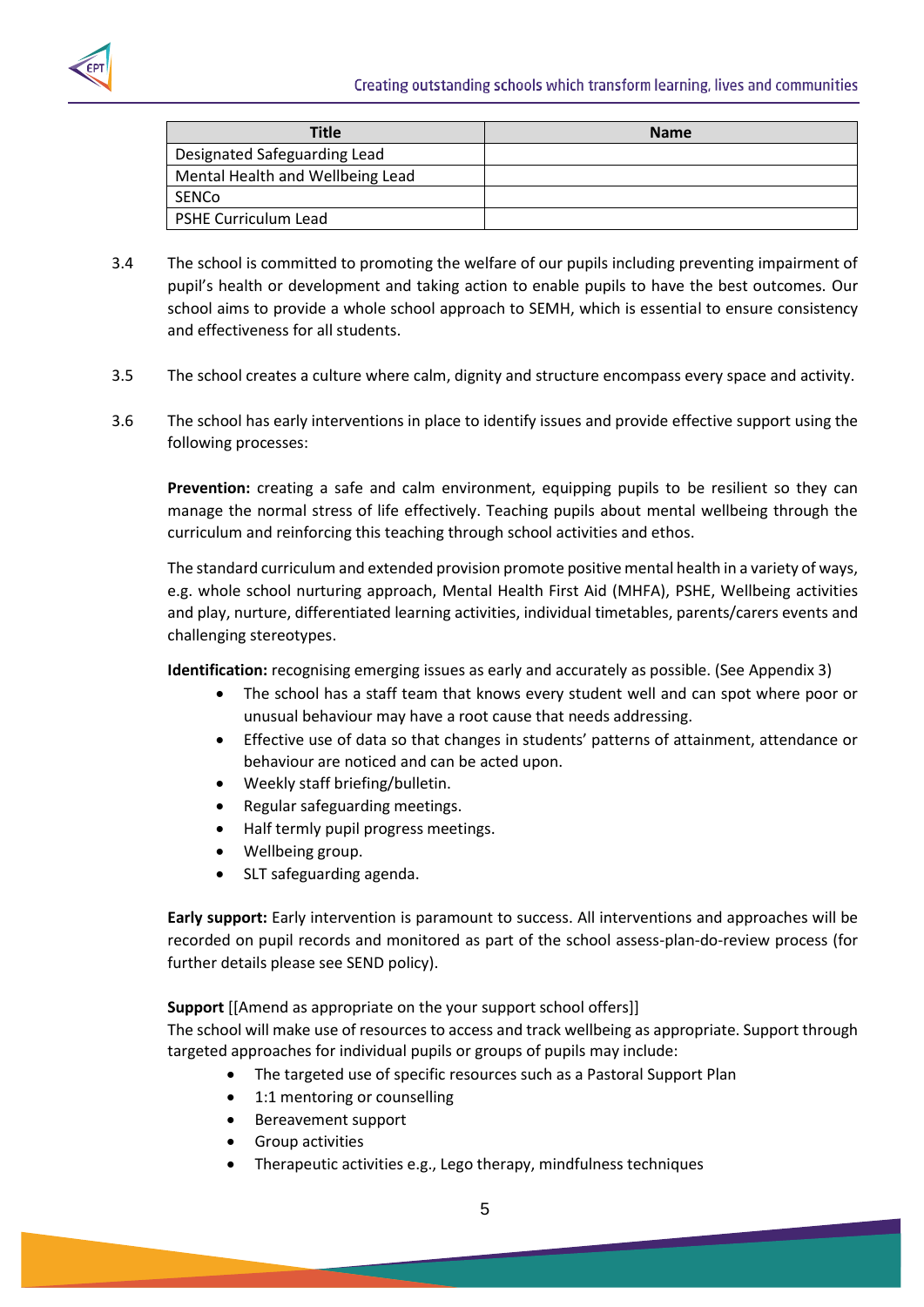

- **•** Strengths and difficulties questionnaires
- Mood diaries
- Boxall profiling
- Early Help assessments

**Access to specialist support:** the school works effectively with external agencies to provide swift access or referrals to specialist support and treatment.

#### **Concern and Intervention Records**

All pupils receiving targeted support for mental health and emotional wellbeing will be recorded on CPOMS. All pupils who receive a formal diagnosis pertaining to their mental health with have a HCP. This will be drawn up with the pupil, parents/carers or guardians and the relevant health professionals. Plans will be reviewed and updated on a regular basis.

#### **Staff**

3.7 Our school will, where appropriate, and with parental consent and cooperation make a referral to Children's Services where it has concerns regarding a child's wellbeing/mental health.

As a school we recognise that people experiencing difficulty with their mental health or wellbeing could be at risk of self-harm/injury; all members of staff should be familiar with the following information to support the identification of a potential self-harm/injury issue and the necessary steps to take where there are concerns:

- Avoid dismissing a pupil's reasons for distress as invalid.
- Encourage pupils to be open and reassure them that they can get the help they need if they are willing to talk.
- Don't make promises that can't be kept regarding confidentiality.
- Avoid asking a pupil to show their scars or describe their self-injury.
- Avoid asking a student to stop self-harming this may be the only coping mechanism they currently have.
- Report the matter to a designated key member of staff and inform the pupil of this.

#### **4.0 IDENTIFYING NEEDS AND WARNING SIGNS**

All staff will be trained on how to recognise warning signs of common mental health problems.

- 4.1 Any staff member who is concerned regarding the mental health and wellbeing of a pupil should follow the Mental Health First Aid Flow Chart (Appendix 1) to support decision making. Staff should refer concerns to the Provision Leader and/or SEMH Lead Teacher. Following written referral, the SEMH /Lead Teacher will follow guidance outlined within the MHFA Flow Chart (Appendix 1). The SEMH/Lead Teacher will support the member of staff the child feels most comfortable in speaking too.
- 4.2 Staff may also become aware of warning signs which indicate a pupil is experiencing mental health or emotional wellbeing issues (please see Appendix 3 for further types of emotional needs and mental health). These may include:
	- Changes in eating/sleeping habits
	- Becoming socially withdrawn
	- Changes in activity and mood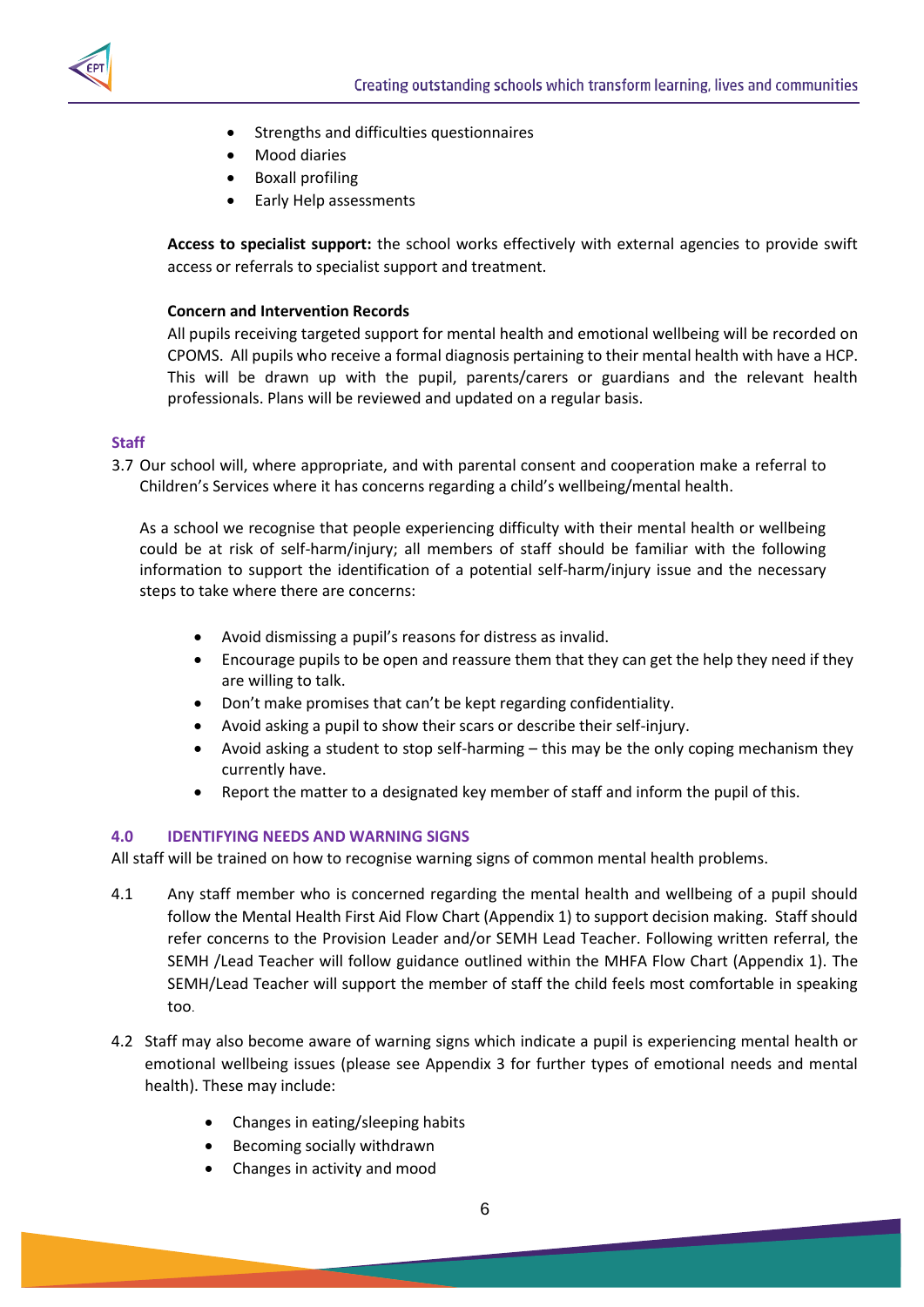



- Talking or joking about self-harm and/or suicide
- Expressing feelings of failure, uselessness, or loss of hope
- Repeated physical pain or nausea with no evident cause

If any member of staff feels the pupil is at immediate danger of harm, then normal safeguarding procedures should be followed (see Safeguarding Policy) including a referral to the relevant Designation Safeguarding Lead (DSL).

If the student has seriously self-harmed then staff should follow the normal procedures for medical emergencies, including alerting a First Aider so that their appropriate first aid can be given and if necessary contacting the emergency services.

## <span id="page-6-0"></span>**5.0 STAFF/PARENTAL SUPPORT**

- 5.1 The school acknowledges that staff who are working closely with distressed students experiencing mental health problems/issues can themselves be placed under emotional strain, staff are encouraged to utilise the support in place within the school.
- 5.2 The school is committed to:
	- Recognition of staff work-life balance.
	- Reviewing the mental health and wellbeing of the staff regularly.
	- Ensure staff feel valued and have opportunities to contribute to decision making processes.
	- Celebrating and recognising success.
	- Ensuring staff are able to carry out roles and responsibilities effectively.
	- Providing opportunities for CPD both personally and professionally.
	- Recognising unique talents and skills and providing opportunities for development.
	- Enabling staff time to reflect.
	- Ensuring staff have access proactive strategies and systems to support them at times of emotional needs in both the short and long term.
- 5.3 Parents/carers are supported by the school through:
	- Having a key contact in school they are aware of that they can talk to and share concerns about their child.
	- Having access to the SEMH Policy.
	- Sharing ideas about how parents/carers can support positive mental health at home with their child/ren.
	- Keeping parents/carers informed about the mental health topics their child/ren are learning about in PSHE and share ideas for extended learning at home.
	- Information will be shared through newsletters, social media accounts and on the school website.

#### **6.0 LINKS**

- 6.1 This SEMH Policy is linked to the following policies:
	- SEND Policy
	- Behaviour Policy
	- Safeguarding Policy
	- PSHE Policy
	- Equality Policy
	- RSE Policy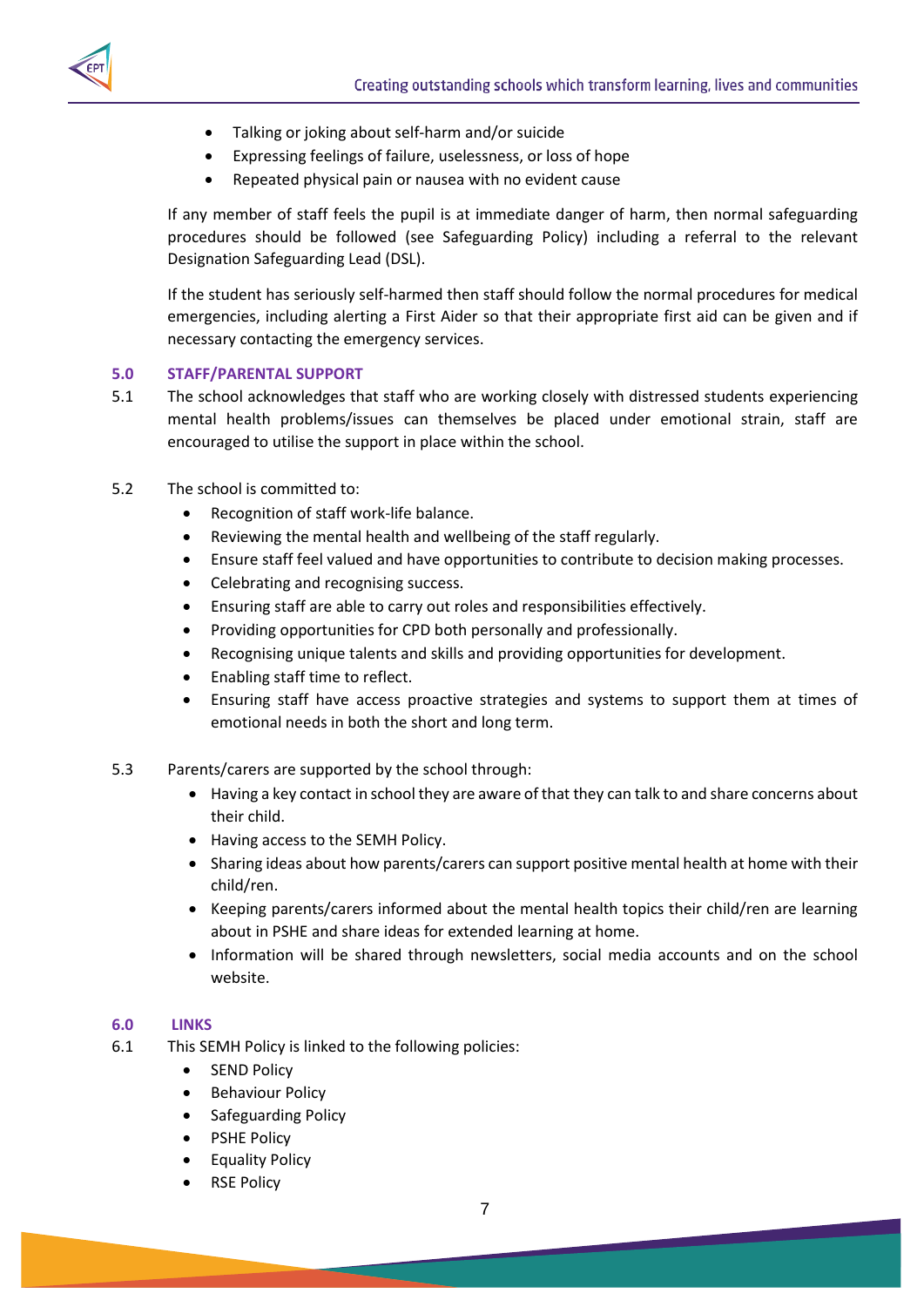

Supporting Children with Medical Needs Policy

## **7.0 USEFUL WEBSITES**

## 7.1 <https://www.burnleyhigh.com/safeguarding/>

- 7.2 The following websites provide online guidance and support:
	- East Lancashire Child and Adolescent Services [https://elht.nhs.uk/services/east-lancashire](https://elht.nhs.uk/services/east-lancashire-child-and-adolescent-services)[child-and-adolescent-services](https://elht.nhs.uk/services/east-lancashire-child-and-adolescent-services)
	- Young minds <https://www.youngminds.org.uk/>
	- Self-harm <https://www.selfharm.co.uk/>
	- Depressio[n https://www.mind.org.uk/](https://www.mind.org.uk/)
	- Obsession and compulsion[s https://www.ocduk.org/ocd/types/](https://www.ocduk.org/ocd/types/)
	- Suicidal feeling[s https://www.papyrus-uk.org/](https://www.papyrus-uk.org/)
	- Eating disorders <https://www.beateatingdisorders.org.uk/>
	- Samaritans<https://www.samaritans.org/>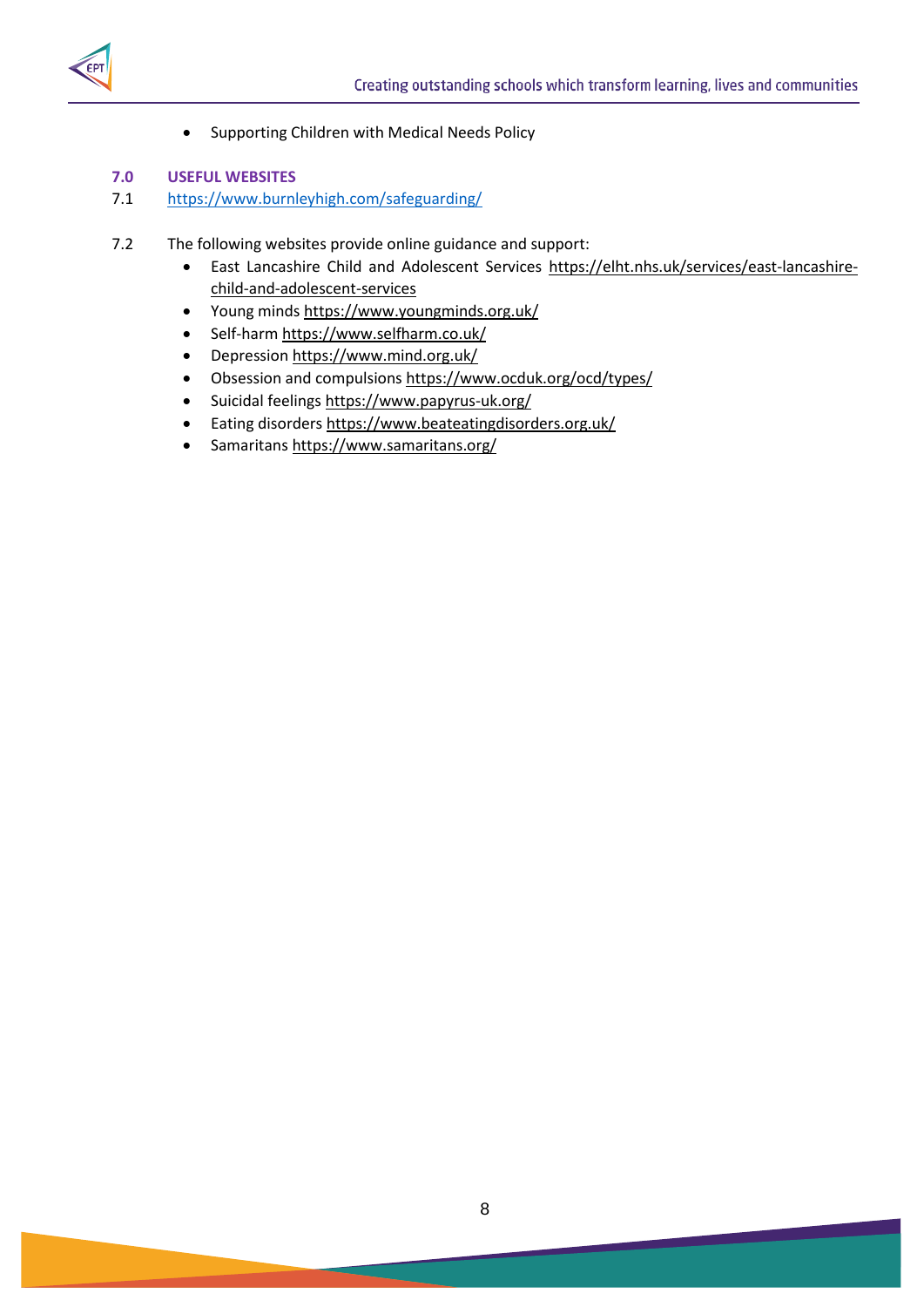

## <span id="page-8-0"></span>**Appendix 1 – MHFA Flow Chart**

This appendices is used as a point of reference and not an example of the school's specific support in place.

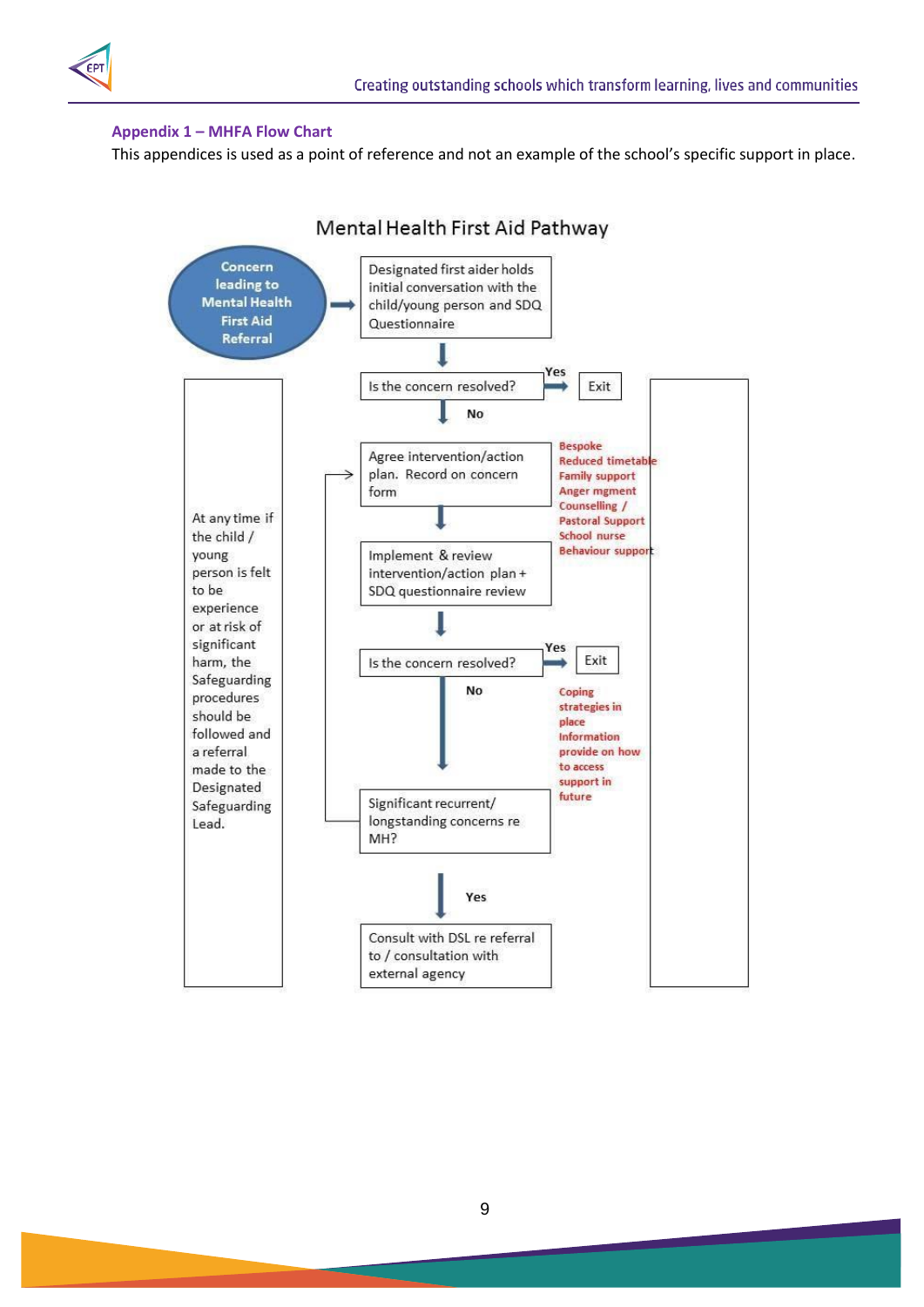

## <span id="page-9-0"></span>**Appendix 2 – A graduated response to SEMH (\*SEMH Strategy)**

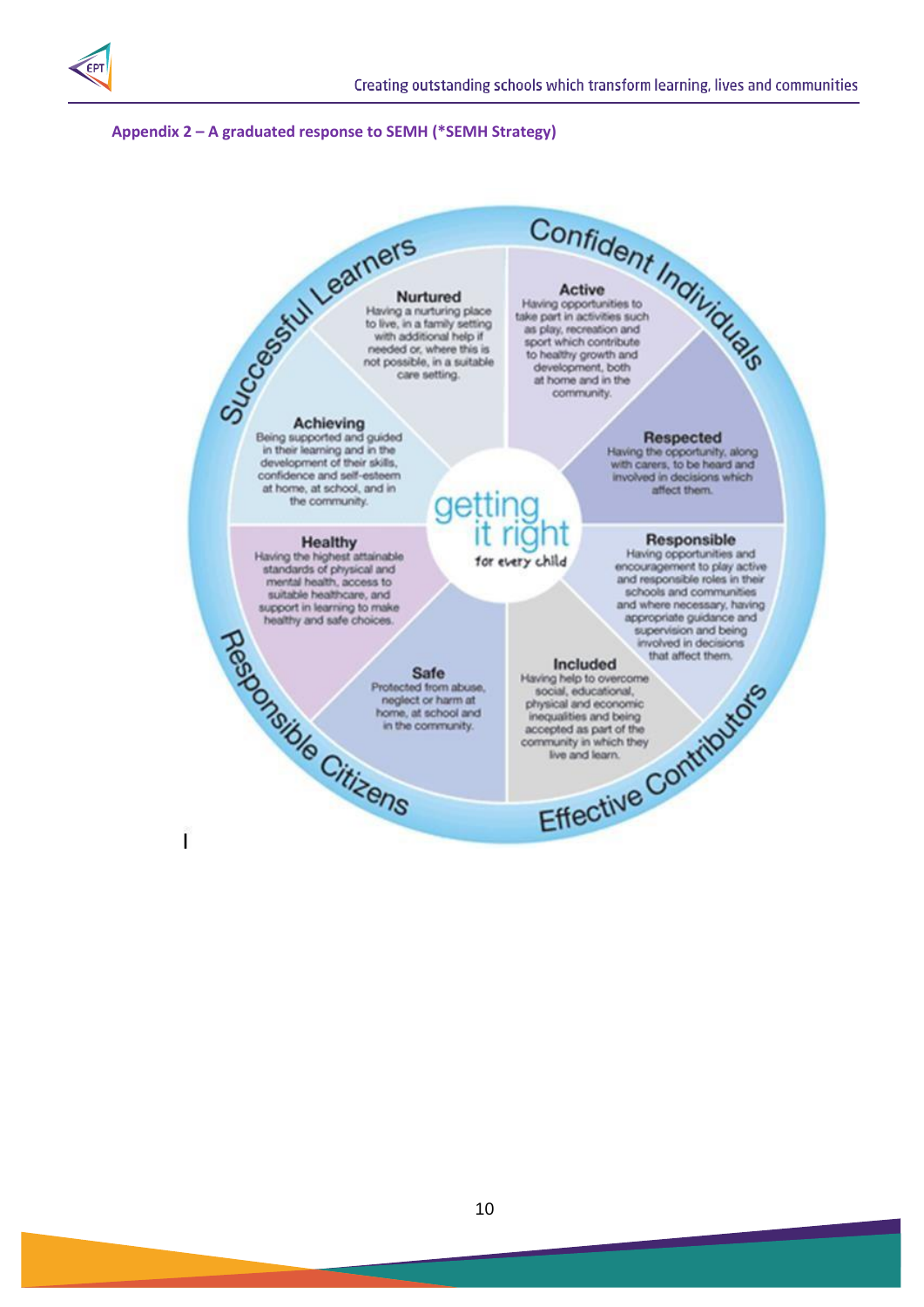

# **Appendix 3 - Emotional and Mental Health Needs**

Class teachers and TAs see their students on a daily basis. They know them well and are well placed to spot changes in behaviour that might indicate a problem. Our school aims to offer support to students at such times intervening well before mental health problems develop.

Where children experience a range of emotional and behavioural problems that are outside the normal range for their age, they might be described as experiencing mental health problems or disorders. Mental health professionals have classified these as:

- emotional disorders, for example phobias, anxiety states and depression.
- conduct disorders, for example stealing, defiance, fire-setting, aggression, and anti-social behaviour.
- hyperkinetic disorders, for example disturbance of activity and attention.
- developmental disorders, for example delay in acquiring certain skills such as speech, social ability, or bladder control, primarily affecting children with autism and those with pervasive developmental disorders.
- attachment disorders, for example children who are markedly distressed or socially impaired as a result of an extremely abnormal pattern of attachment to parents or major care givers.
- Trauma disorders, such as post-traumatic stress disorder, as a result of traumatic experiences or persistent periods of abuse and neglect; and
- other mental health problems including eating disorders, habit disorders, somatic disorders; and psychotic disorders such as schizophrenia and manic-depressive disorder.

Only appropriately trained mental health professionals should attempt to make a diagnosis of a mental health problem. However, the school will observe pupils daily to identify those whose behaviour suggests that they may be experiencing a mental health problem or at risk of developing one.

Certain individuals and groups are more at risk of developing mental health problems than others. These risks can relate to the child themselves, to their family, or to their community or life events. The [DfE](https://assets.publishing.service.gov.uk/government/uploads/system/uploads/attachment_data/file/634725/Supporting_Mental-Health_synthesis_report.pdf)  ['Mental health and behaviour in schools 2018'](https://assets.publishing.service.gov.uk/government/uploads/system/uploads/attachment_data/file/634725/Supporting_Mental-Health_synthesis_report.pdf) highlights the risk and protective factors that are believed to be associated with mental health outcomes in the table below:

|        | <b>Risk factors</b>                                                                                                                                                                                                                         | <b>Protective factors</b>                                                                                                                                                                                                                           |
|--------|---------------------------------------------------------------------------------------------------------------------------------------------------------------------------------------------------------------------------------------------|-----------------------------------------------------------------------------------------------------------------------------------------------------------------------------------------------------------------------------------------------------|
| In the |                                                                                                                                                                                                                                             |                                                                                                                                                                                                                                                     |
| child  | • Genetic influences<br>• Low IQ and learning disabilities<br>• Specific development delay or<br>neurodiversity<br>• Communication difficulties<br>• Difficult temperament<br>• Physical illness<br>• Academic failure<br>• Low self-esteem | • Secure attachment experience<br>• Outgoing temperament as an<br>infant<br>• Good communication skills,<br>sociability<br>• Being a planner and having a belief<br>in control<br>• Humour<br>• A positive attitude<br>• Experiences of success and |
|        |                                                                                                                                                                                                                                             | achievement<br>• Faith or spirituality<br>• Capacity to reflect                                                                                                                                                                                     |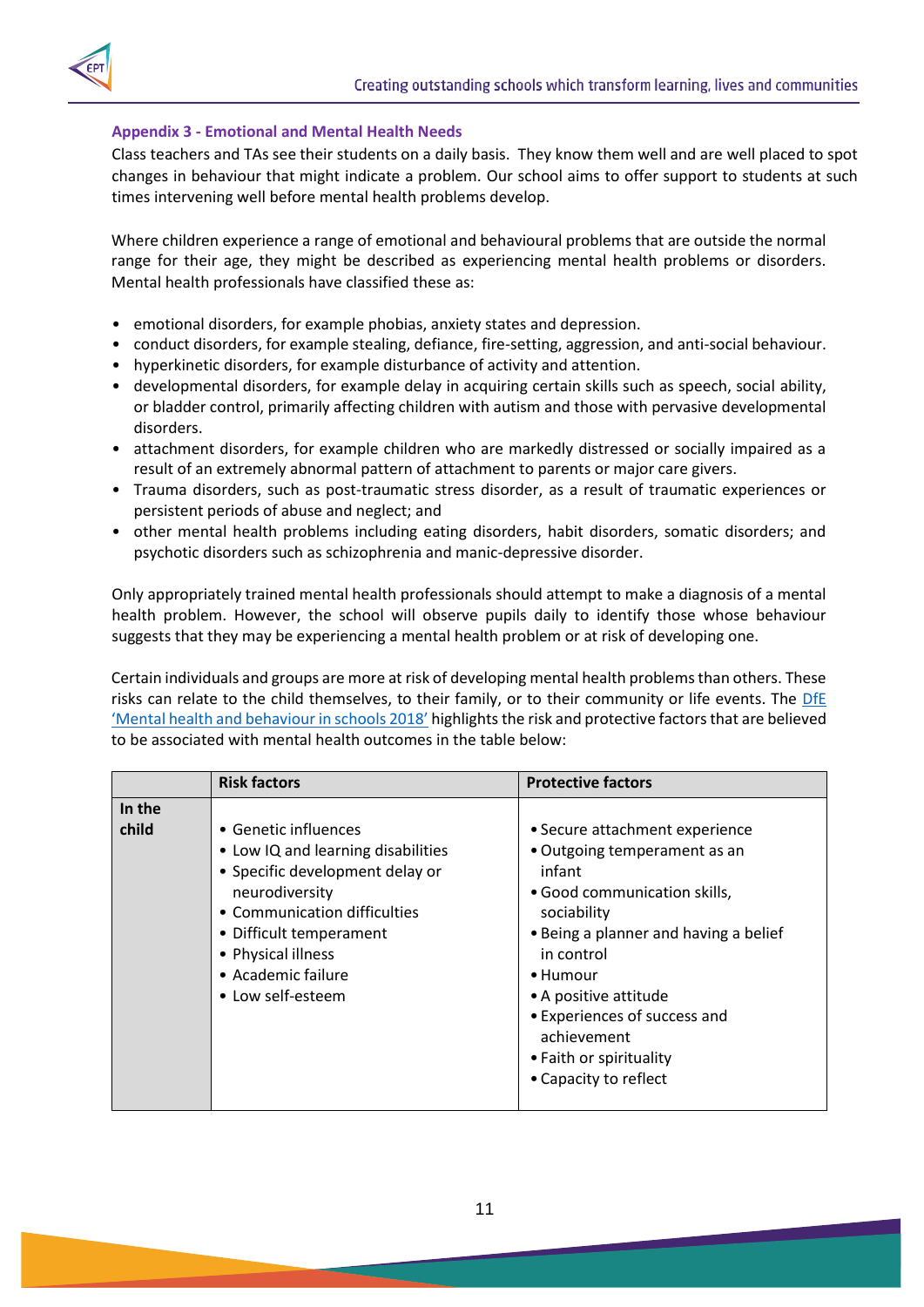

| In the |                                                                                                                                                                                                                                                                                                                                                                                                                                                                                                      |                                                                                                                                                                                                                                      |
|--------|------------------------------------------------------------------------------------------------------------------------------------------------------------------------------------------------------------------------------------------------------------------------------------------------------------------------------------------------------------------------------------------------------------------------------------------------------------------------------------------------------|--------------------------------------------------------------------------------------------------------------------------------------------------------------------------------------------------------------------------------------|
| family | • Overt parental conflict including<br>domestic violence<br>• Family breakdown (including<br>where children are taken into care<br>or adopted)<br>• Inconsistent or unclear discipline<br>• Hostile and rejecting relationships<br>• Failure to adapt to a child's<br>changing needs<br>· Physical, sexual, emotional abuse,<br>or neglect<br>• Parental psychiatric illness<br>• Parental criminality, alcoholism, or<br>personality disorder<br>• Death and loss - including loss of<br>friendship | • At least one good parent-child<br>relationship (or one supportive<br>adult)<br>• Affection<br>• Clear, consistent discipline<br>• Support for education<br>• Supportive long-term relationship<br>or the absence of severe discord |

The balance between the risk and protective factors is most likely to be disrupted when difficult events happen in pupils' lives.

These include:

- loss or separation resulting from death, parental separation, divorce, hospitalisation, loss of friendships (especially in adolescence), family conflict or breakdown that results in the child having to live elsewhere, being taken into care, or adopted, deployment of parents in armed forces families.
- life changes such as the birth of a sibling, moving house or changing schools or during transition from primary to secondary school, or secondary school to sixth form.
- traumatic experiences such as abuse, neglect, domestic violence, bullying, violence, accidents, or injuries; and
- other traumatic incidents such as a natural disaster or terrorist attack. Some groups could be susceptible to such incidents, even if not directly affected.

The school will provide support to pupils at such times, including those who are not presenting any obvious issues.

# **Identifying children with possible mental health problems**

Behavioural difficulties do not necessarily mean that a child or young person has a possible mental health problem or a special education need (SEND). Consistent disruptive or withdrawn behaviours can, however, be an indication of an underlying problem. Our school is well-placed to observe students dayto-day and identify those whose behaviour suggests that they may be suffering from a mental health problem or be at risk of developing one. This may include withdrawn pupils whose needs may otherwise go unrecognised.

#### Self-Harm

Self-harm encompasses a wide range of issues including eating disorders, self-injury and drug/alcohol misuse. This policy focusses primarily on the cause, effect, preventative measures and supportive steps against self-injury although clearly in some cases issues may be interlinked with behavioural or other

12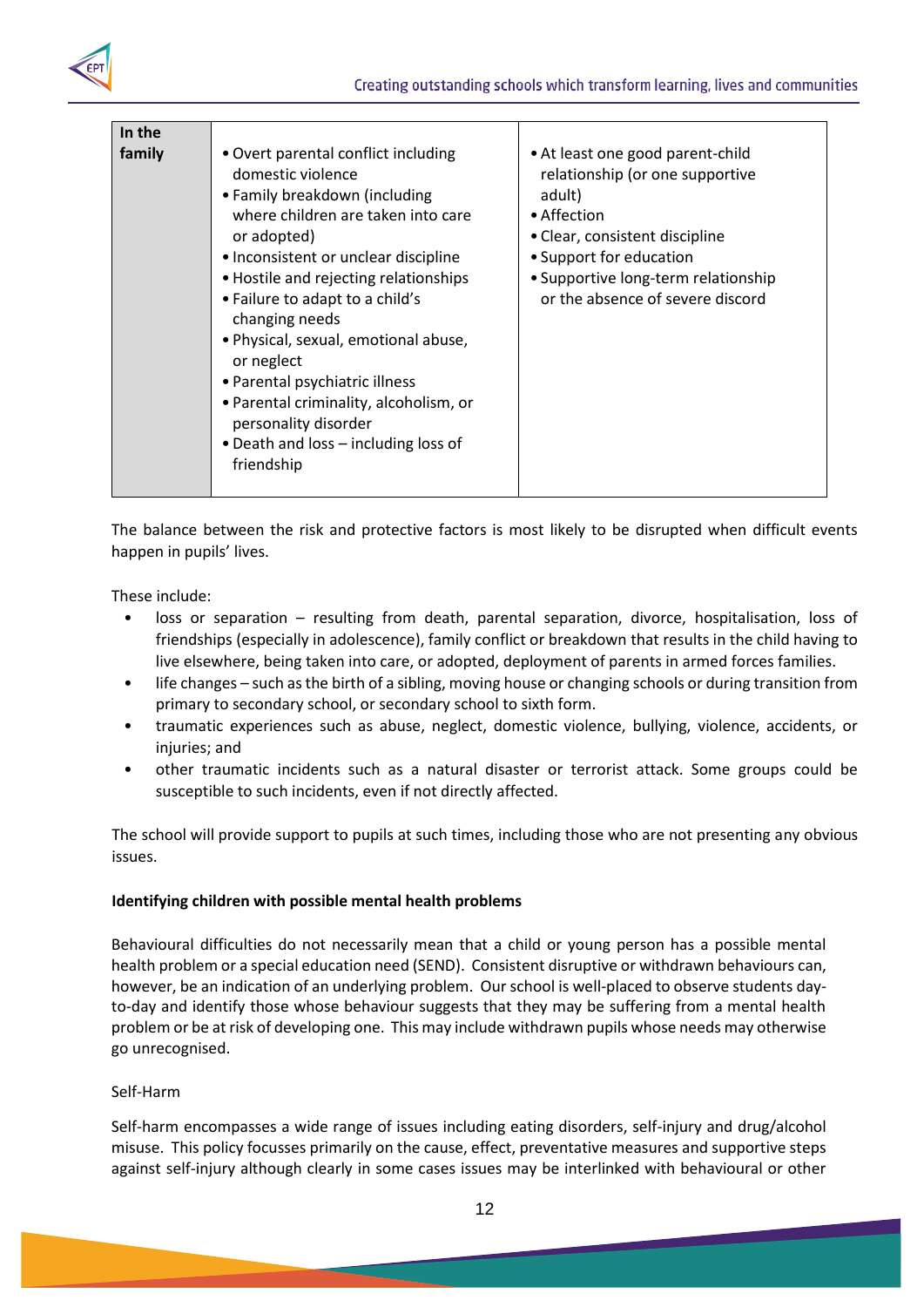

aspects covered under the broader definition of self-harm. If you are in any doubt as to your role and responsibilities (see the Safeguarding Policy).

#### Self-Injury

Self-injury is a coping mechanism. An individual harms their physical self to deal with emotional pain or to break feelings of numbness by arousing sensation. Self-injury is defined as any deliberate, nonsuicidal behaviour that inflicts physical harm on your body and is aimed at relieving emotional distress. Physical pain is often easier to deal with than emotional pain because it causes 'real' feelings. Injuries can prove to an individual that their emotional pain is real and valid. Self-injurious behaviour may calm or awaken a person. Self-injury only provides temporary relief; it does not deal with the underlying ussies. Self-injury can become a natural response to the stresses of day-to-day life and can escalate in frequency and severity.

Self-injury can include but is not limited to, cutting, burning, banging, and bruising, non-suicidal overdosing and even deliberate bone breaking. Self-injury is often habitual, chronic, and repetitive selfinjury tends to affect people for months and years. People who self-injure usually make a great effort to hide their injuries and scars and are often uncomfortable about discussing their emotional inner or physical outer pain. It can be difficult for young people to seek help from the NHS or from those in positions of authority, perhaps due to the stigma associated with seeking help for mental health issues. Self-injury is usually private and personal, and it is often hidden from family and friends. People who do show their scars may do so as a reaction to the incredible secrecy, and one should not assume that they are 'inflicting' their scars on others to seek attention, although attention may well be needed. Risk factors include, but are not limited to:

- Low self-esteem.
- Perfectionism.
- Mental health issues such as depression and anxiety
- The onset of a more complicated mental illness such as schizophrenia, bi-polar disorder or a personality disorder.
- Problems at home or school.
- Physical, emotional, or sexual abuse.

It is important to recognise that none of these risk factors may appear to be present. Sometimes it is the outwardly happy, high-achieving person with a stable background who is suffering internally and hurting themselves in order to cope. As noted above, there may be no warning signs, but some of the things below might indicate that a student is suffering internally which may lead to self-injury.

- Drug and / or alcohol misuse or risk-taking behaviour.
- Negativity and lack of self-esteem.
- Out of character behaviour.
- Bullying other pupils.
- A sudden change in friends or withdrawn from a group.
- Physical signs that self-injury may be occurring.
- Obvious cuts, scratches or burns that do not appear of an accidental nature.
- Frequent 'accidents' that cause physical injury.
- Regularly bandaged arms and/or writs.
- Reluctance to take part in physical exercise or other activities that require a change of clothes.
- Wearing long sleeves and trousers even during hot weather.